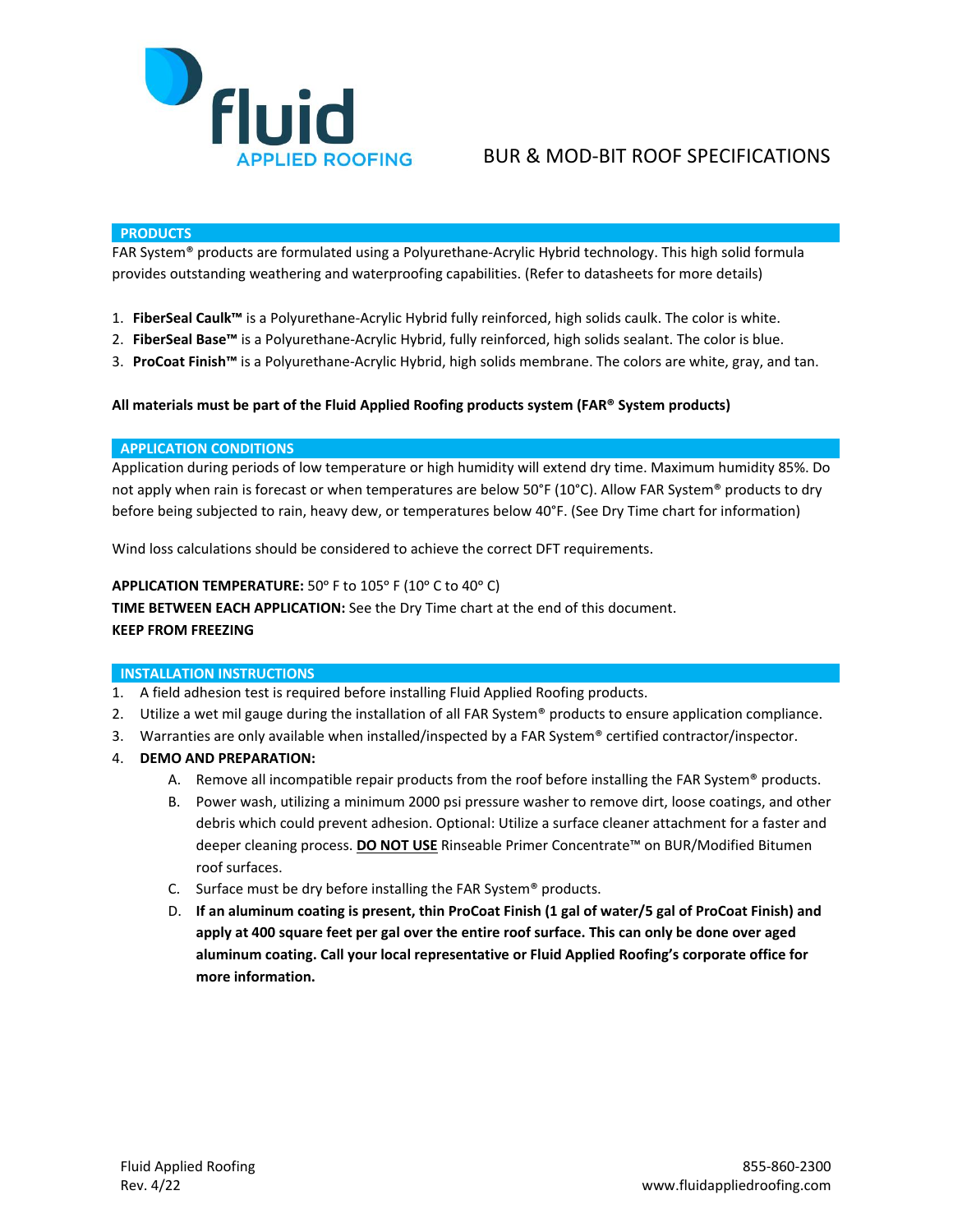

# BUR & MOD-BIT ROOF SPECIFICATIONS

## 5. **LEAK-PROOFING APPLICATION:**

Spray apply FiberSeal Base™ over the entire roof. For best results set pressure between 1000-1600 psi and spray material into open gaps at seams, flashings, and penetrations, then over the entire roof.

- A. **10 Year Warranty:** Apply 1.75 gals per square.
- B. **15 Year Warranty:** Apply 1.75 gals per square.
- C. **20 Year Warranty:** Apply 1.75 gals per square. **NOTE: Requires pre-approval.**

### 6. **FLUID MEMBRANE APPLICATION:**

Spray apply ProCoat Finish™ over the entire roof.

- A. **10 Year Warranty:** Apply 1.5 gals per square.
- B. **15 Year Warranty:** Apply 1.75 gals per square.
- C. **20 Year Warranty:** Apply 2 gals per square. **NOTE: Requires pre-approval.**

#### **MIXING INSTRUCTIONS**

Mixing required.

### **EQUIPMENT RECOMMENDATIONS**

SPRAY EQUIPMENT: For spray application, we recommend using a Graco GH 833 or equal.

TIPS: The recommended tip size for the FiberSeal Base™ application is .043 and the recommended tip size for ProCoat Finish™ is .031. The fan width is based on application and preference.

### **PACKAGING INFORMATION**

5 gallons (18.9 L) 55 gallons (208.1 L) 275 gallons (1040.9 L)

### **WARRANTY**

This product is manufactured in accordance with ISO 9001-2008 standards. Seller and manufacturers' only obligation shall be to replace such quantity of the product proved to be defective. Neither seller nor manufacturer shall be liable for any injury, loss, or damage, direct or consequential, arising from the use or the inability to use the product for their intended use. The user assumes all risk and liability. Color fade is not covered under warranty.

### **DISCLAIMER**

The information and recommendations outlined in this product datasheet are based upon tests conducted by or on behalf of Fluid Applied Roofing, LLC. Such information and recommendations set forth herein are subject to change and pertain to the product offered at the time of the publication. Consult your Fluid Applied Roofing representative to obtain the most current Product Data information.